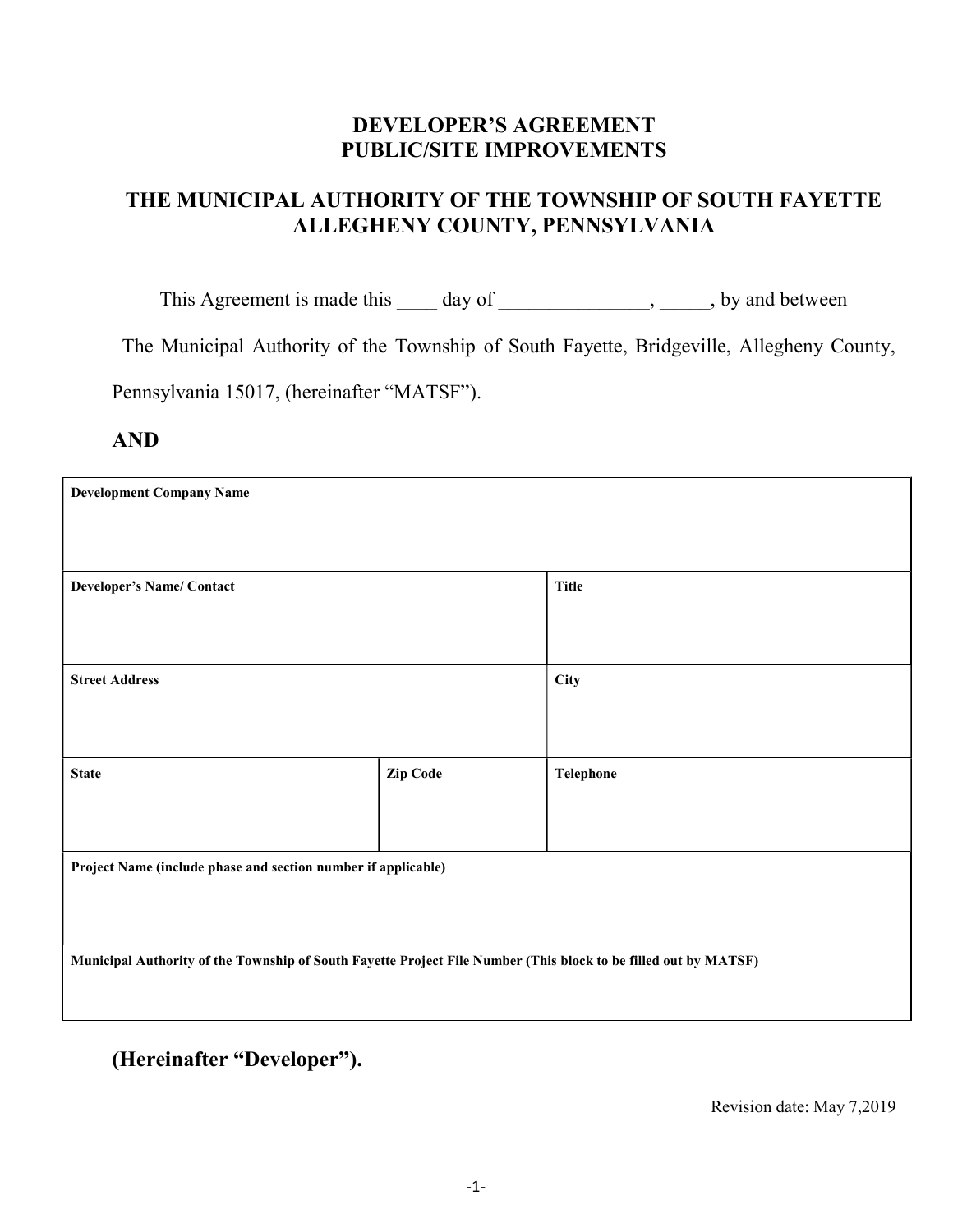WHEREAS, it is the function of MATSF to provide sewage services in the Township of South Fayette, Allegheny County, Pennsylvania (hereinafter referred to as "Township");

WHEREAS, it is also the desire of the MATSF to afford all persons, including land developers, the opportunity to know the policies of the MATSF with respect to the development of land and the care of Township/Authority infrastructure, roads and other property within the Township boundaries;

WHEREAS, the developer desires to develop certain land in the Township for the purpose of Land Development/Sub-Division, (hereinafter referred to as "the Development");

WHEREAS, the Developer is desirous of developing the aforementioned Development in compliance with all conditions of approval, and all applicable federal, state, county and municipal laws, codes and ordinances;

WHEREAS, the Developer agrees that it shall construct at its sole cost and expense (including but not limited to engineering, inspection and legal fees incurred by the MATSF) all those public and private improvements as identified in the aforementioned approved plan;

WHEREAS, to make the MATSF's sewage facilities available, sanitary sewer lines must be extended from/to MATSF's Facilities to and through the Development in accordance with plans to be prepared by a reputable certified Engineer and in the form to be approved by MATSF, which are attached hereto as Exhibit  $A$ .":

WHEREAS, the Developer is willing, in accordance with the terms and conditions set forth in this Agreement to extend sewer lines and construct and install related facilities (collectively, the Facilities) in accordance with the Plans;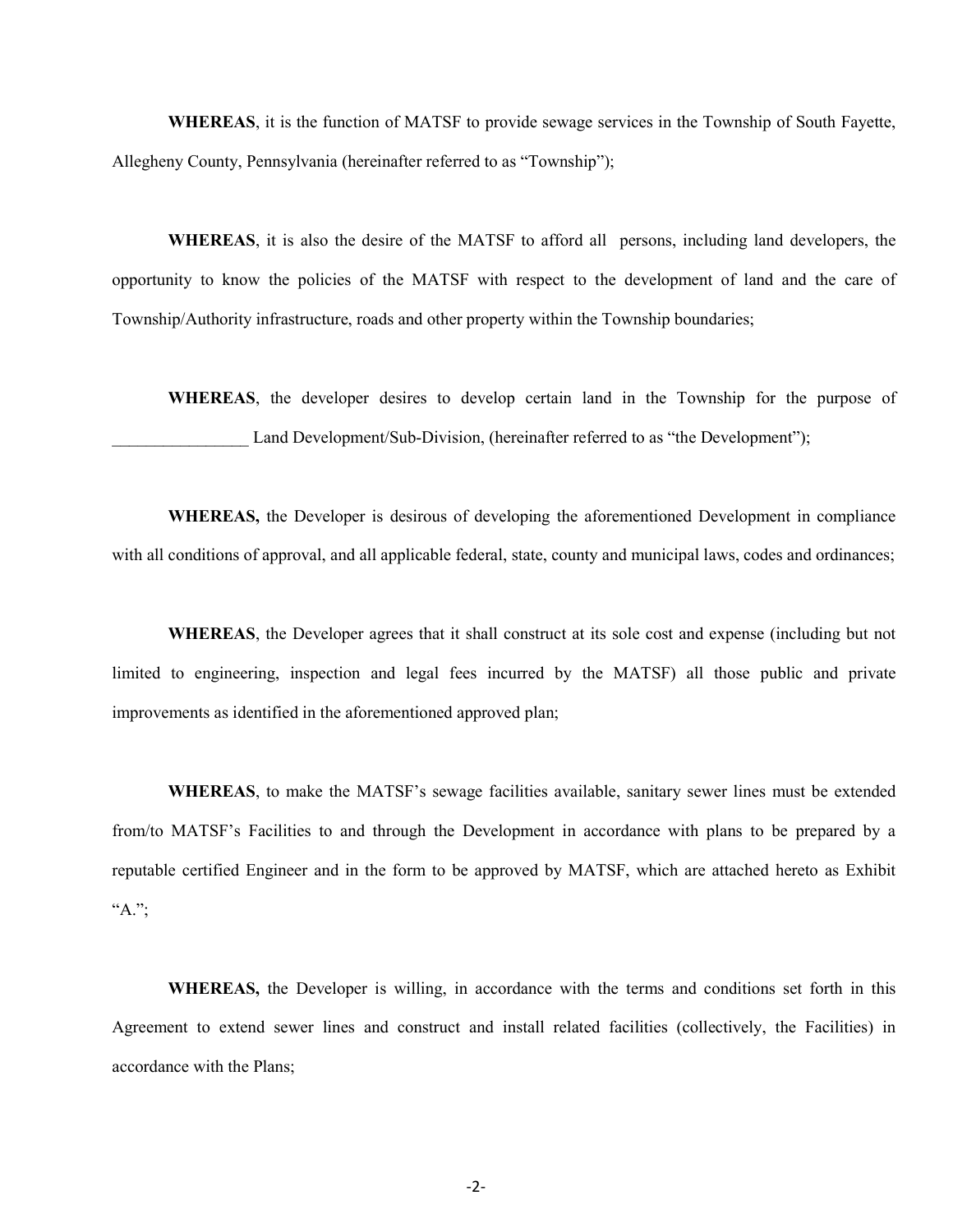WHEREAS, MATSF is willing, pursuant to the terms of this Agreement to have sewer lines extended and have related facilities constructed and installed in accordance with the Plans and to provide sewage service to the Development;

WHEREAS, unless specifically agreed to otherwise, such improvements to be conveyed or otherwise dedicated to MATSF or other public body for public use shall comply with the standards and specifications of the MATSF and Township;

WHEREAS, private improvements shall be all those located on the subject property or on a contiguous portion of a street or right-of-way and as may be contained in the aforementioned development plans; additionally, from time to time municipal ordinances or a memorandum of the consulting engineer may address additional improvements including, but not limited to erosion control, excavating, grading, storm water management, sanitary collection and treatment facilities, water service, paving, curbing, sidewalks, landscaping, seeding, lighting, traffic warning and regulatory devices, recreational facilities, open space improvements, etc..

WHEREAS, the parties hereto, desire to enter into a legally binding agreement in reference to the aforesaid Development;

NOW, THEREFORE, in consideration of the mutual covenants, conditions, and promises hereinafter set forth, the parties agree to be legally bound as follows: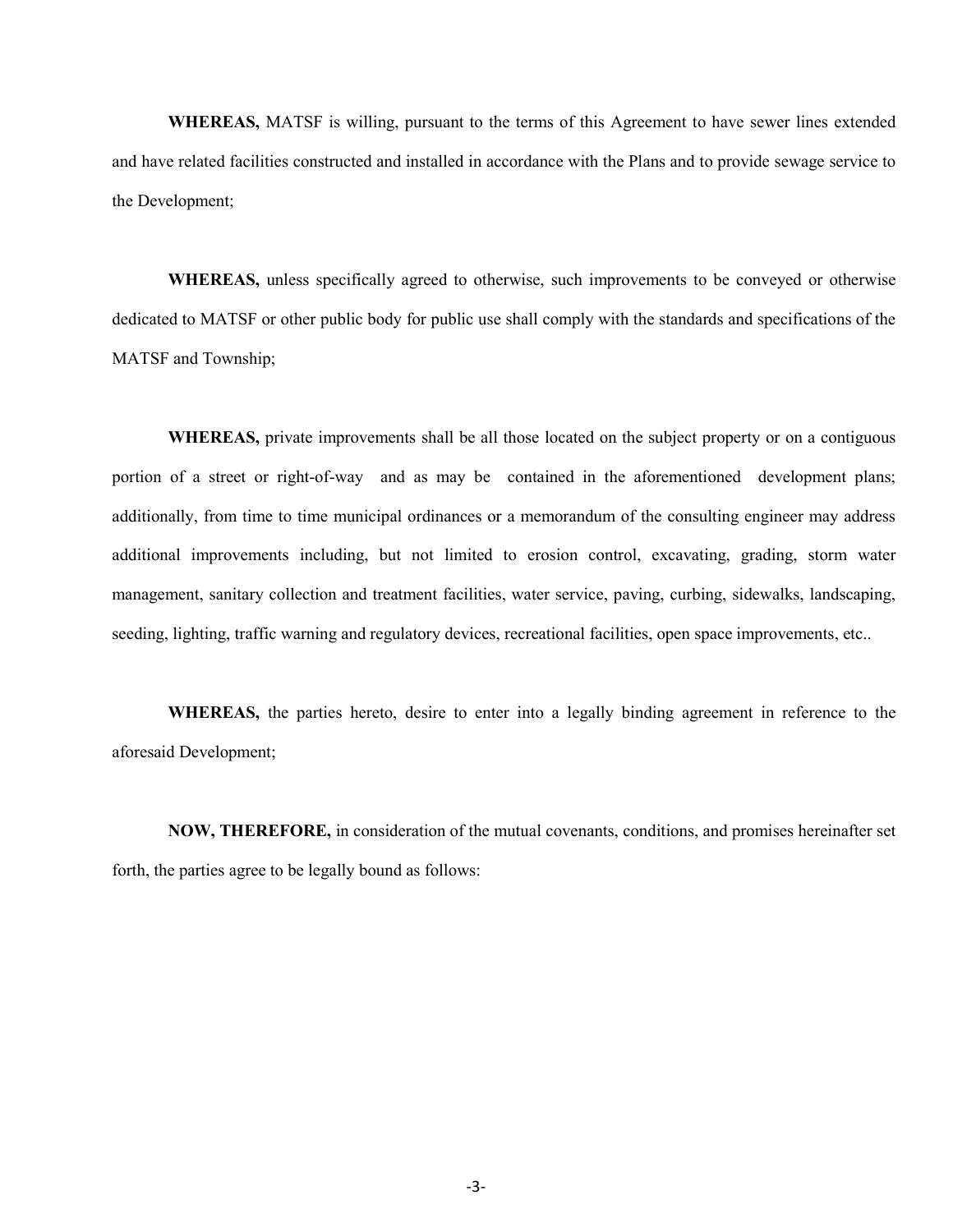# ARTICLE I

# Recitals and Definitions

Section 1.1 Recitals. The recitals contained hereinabove shall be incorporated herein and made part of this Agreement.

Section 1.2 Definitions. Definitions are defined in the most recent edition of MATSF's Rules and Regulations and Specifications for the Construction of Sewage Lines and Appurtenances.

# ARTICLE II

### Construction of Facilities

# Section 2.1 Generally

The Developer shall construct all Facilities as shown on, and in accordance with the plans and other municipal dictates. All materials, equipment and workmanship shall be in accordance with MATSF's latest revision of Rules and Regulation and Specifications for the Construction of Sewer Lines and Appurtenances (the "Specifications ") and otherwise satisfactory to MATSF in all respects. No amendments, modifications or changes shall be made to the Plans without the prior written approval of MATSF, which approval shall not be unreasonably withheld or delayed. All conceptual facility layouts shall be in conformance with the Township's adopted Act 537 Plan.

# Section 2.2 Installation

It is understood and agreed that the Developer, any contractor and/or subsequent owner of the property to be served by this installation will install, at his own cost and expense and in accordance with the specifications and the Rules and Regulations of the Authority, building sewers for each lot or building requiring sewer service; the layout, and other design features to be subject to the approval of the AUTHORITY. Developer is ultimately responsible for all aspects of sanitary sewer installation within the Development. As such, Developer shall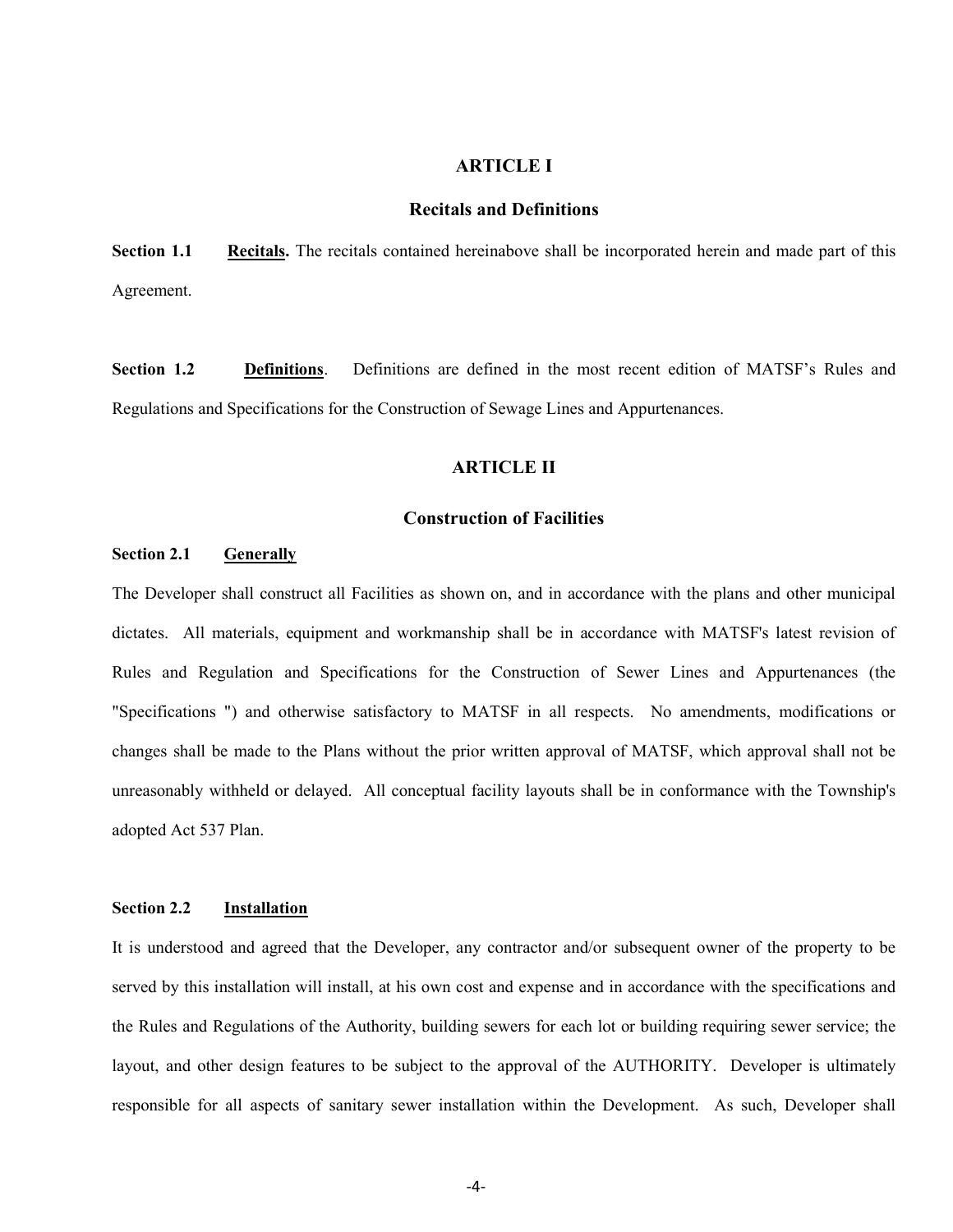include an obligation for all contractors/subcontractors to comply with all aspects of MATSF Rules and Regulations as part of the construction of private laterals and related sanitary sewer appurtenances for the various buildings within this Development.

## Section 2.3 Paving

The Developer, shall construct the Facilities prior to the paving of the roads in the Development, shall properly backfill all trenches to prevent settlement under all proposed paved reads and shall comply with all Township/Authority ordinances, rules and regulations relating to road repaving, and restoration.

# Section 2.4 Permits

The Developer shall apply for and obtain in the name of MATSF any and all necessary highway occupancy permits or similar permits required by any governmental agency and shall fully comply with all terms and conditions thereof.

#### Section 2.5 Sanitary Facilities

All facilities shall be accessible and in good working order and operating condition at point of substantial completion as well as through the maintenance period referred to in Article X. Further, the Developer shall be responsible for ensuring that all manholes remain accessible and not covered by building contractors throughout the complete build-out of the Development in accordance with Section 2.12 of this Agreement.

# Section 2.6 Commencement of Construction

If the Developer fails to commence the construction of the Facilities within 180 days after date of the subdivision approval, MATSF shall have the right to terminate this Agreement upon 30 days prior written notice to the Developer. In the event of any such termination, MATSF and the Developer shall be relieved of any further obligations hereunder, except that the Developer's obligations with respect to the payment of Costs under Article III and indemnification under Article XI shall survive such termination.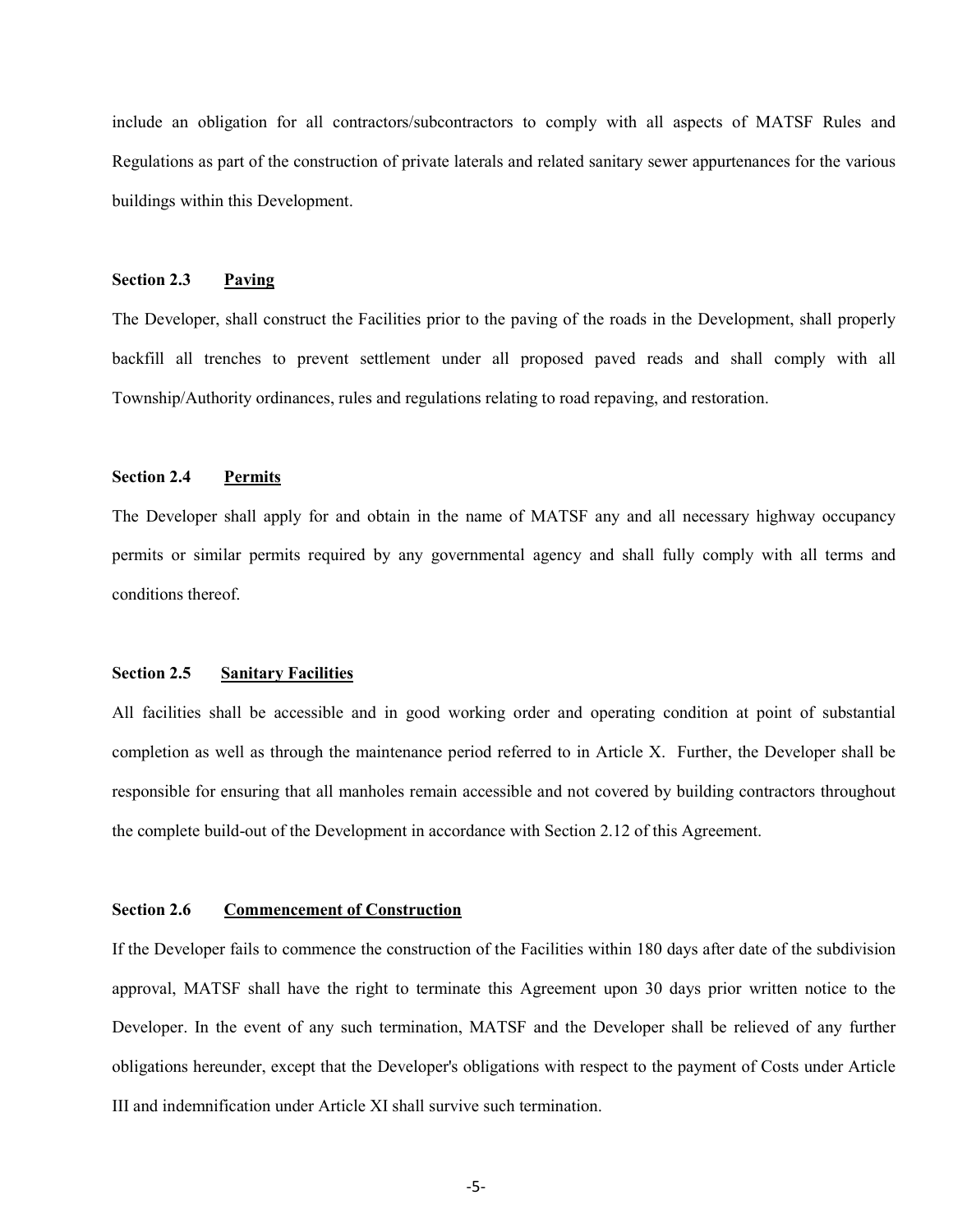## Section 2.7 Location

The Development is now owned or will be acquired by Developer and is more particularly described in a deed(s) recorded in the Office of the Recorder of Deeds for Allegheny County, Pennsylvania, in Pittsburgh, Pennsylvania USA. Reference to ownership shall be provided by Developer upon request by Authority.

# Section 2.8 Days and Times for Construction

All construction activities on the Facilities shall occur on Mondays through Fridays (with exception of federal and/or state holidays) in accordance with Township rules, unless prior approval of any exception has been granted by the municipality and/or Authority. No types of construction, demolition, grading, hauling or transporting work shall be performed on Sunday. Notwithstanding the foregoing, workers shall be permitted at the construction site to prepare their equipment for work prior to or subsequent to the above stated work hours.

### Section 2.9 Care of Roads

During construction, the Developer or its contractors shall provide dust control and shall keep clean the roads, drives and highways surrounding the property which are used by vehicles and/or equipment entering and leaving the construction site. During the construction process, Developer will not traverse Township roads, right-of-ways or other Township property without arranging with the Township the posting of a maintenance bond or other financial security in an amount established by the Township Engineer and approved as to form by the Township's Solicitor.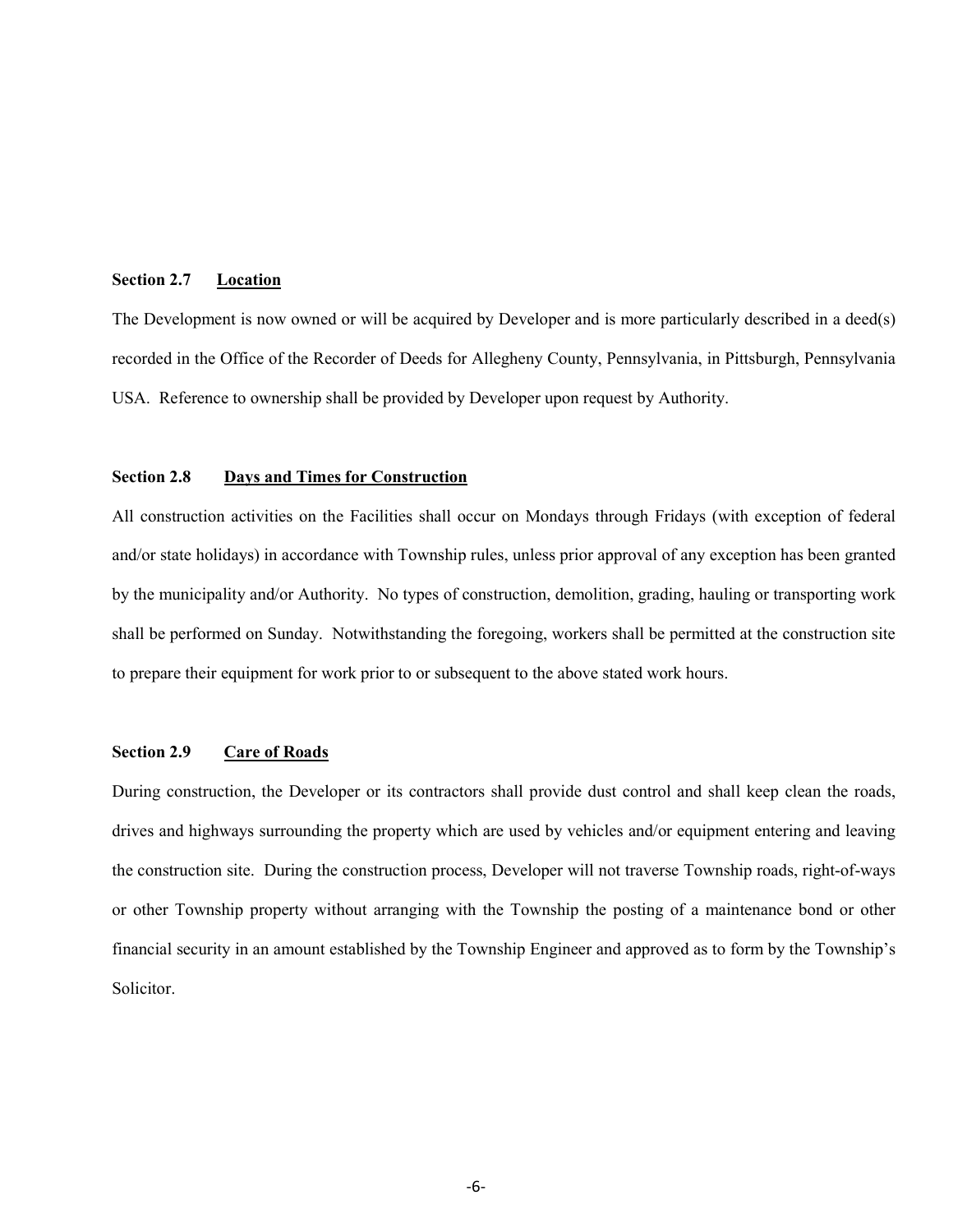### Section 2.10 Control of Construction Area

During construction, the Developer and all contractors and all subcontractors shall police the construction area daily, keeping the same safe, free and clear of all rubbish, refuse, brush, debris and discarded building materials so as not to create a public nuisance. Further, the Developer shall remove from the site and dispose of all rubbish, refuse, brush, debris and discarded building materials, leaving the Development free and clear of the same prior to the release of any remaining financial security or final acceptance of any public improvements.

# Section 2.11 Site Grading

Prior to the stripping of any top soil and site grading, the Developer shall have installed temporary soil erosion and silt control structures and facilities until the Storm Water Detention Facilities are constructed and conform as near as possible to all the recommendations by the United States Department of Agriculture, Soil Conservation Service, and construct any additional silt basins, vegetative waterways or control structures as may be recommended by the Authority Engineer to prevent water and siltation damages to adjoining properties.

### Section 2.12 Manholes

The Developer shall require in his Agreements with various builders that manhole covers not be covered by final landscaping. The Developer shall make all necessary arrangements with the builder to adjust manhole grades and shall be responsible to notify the Authority of the proposed modification. The Developer will be ultimately responsible for assuring manholes are not covered throughout the duration of the development build-out.

# ARTICLE III

#### Developer's responsibility for costs

# Section 3.1 Generally

The Developer shall pay and be responsible for all Costs with respect to the Facilities and this Agreement.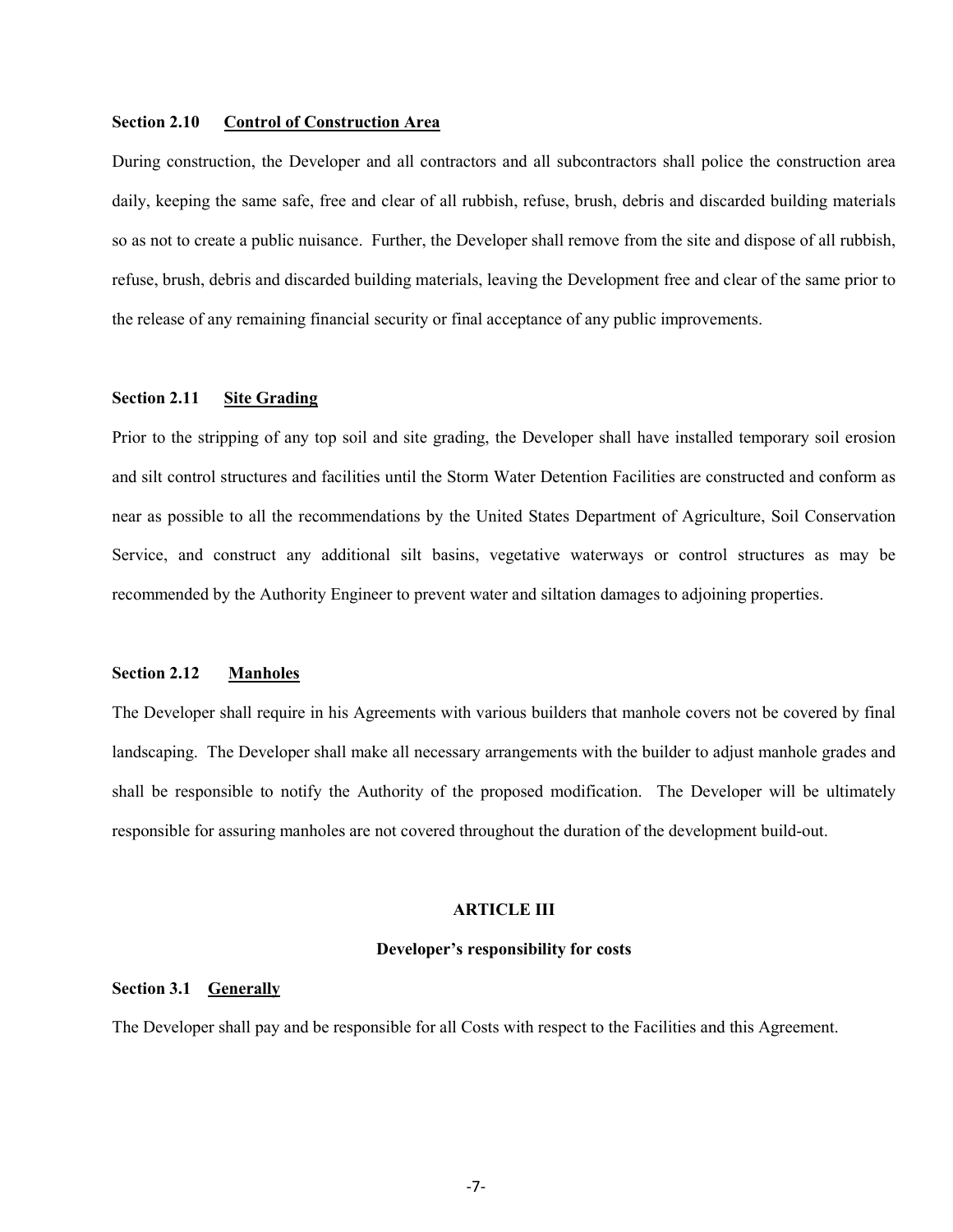# Section 3.2 Costs

The Developer shall be responsible for all costs in connection with this project as related to the sewer lines and appurtenances shown on Exhibit "A" attached hereto and made a part hereof: the term "Costs" shall include by may not be limited to the following: (1) Cost of all sewer lines; (2) Cost of connections to existing systems; (3) Cost of all manholes, appurtenances and all other related work; (4) Cost of all rights-of-way and lands, including acquisition and condemnation costs; (5) All engineering, legal, overhead and miscellaneous costs including the cost of preparation of this Agreement incurred in connection with the sewer line installations; and (6) Cost of resident engineering and inspection services required during construction and testing of lines.

# Section 3.3 Deposit

The Developer shall deposit with MATSF concurrently with the execution and delivery of this Agreement an amount equal to ONE THOUSAND FIVE HUNDRED (\$1,500.00) Dollars (the "Deposit"), to secure MATSF for the payment of the costs of engineering, legal, and such other costs as may be incurred by MATSF in connection with the Facilities and this Agreement (other than inspection as discussed in Section 3.5 below). Following the completion of construction of the Facilities and MATSF's acceptance thereof, the escrow amount should be replenished by the Developer as necessary to cover the costs of final inspection. Upon the payment in full of all costs incurred by MATSF in connection with the Facilities and this Agreement, and upon the release of the security furnished for the maintenance of the Facilities pursuant to Section 9.2, MATSF shall pay to the Developer the balance, if any, of the Deposit or any other funds held by MATSF under the provisions of this Article III.

# Section 3.4 Performance Bond

The Developer shall furnish to MATSF prior to or contemporaneously with the execution and delivery of this Agreement, surety: bonds, letters of credit or any other type of financial security authorized by 53 Pa.C.S.A. §5607(d)(23) of the Municipal Authorities Act in an amount equal to 110% of the estimated Cost of the Facilities,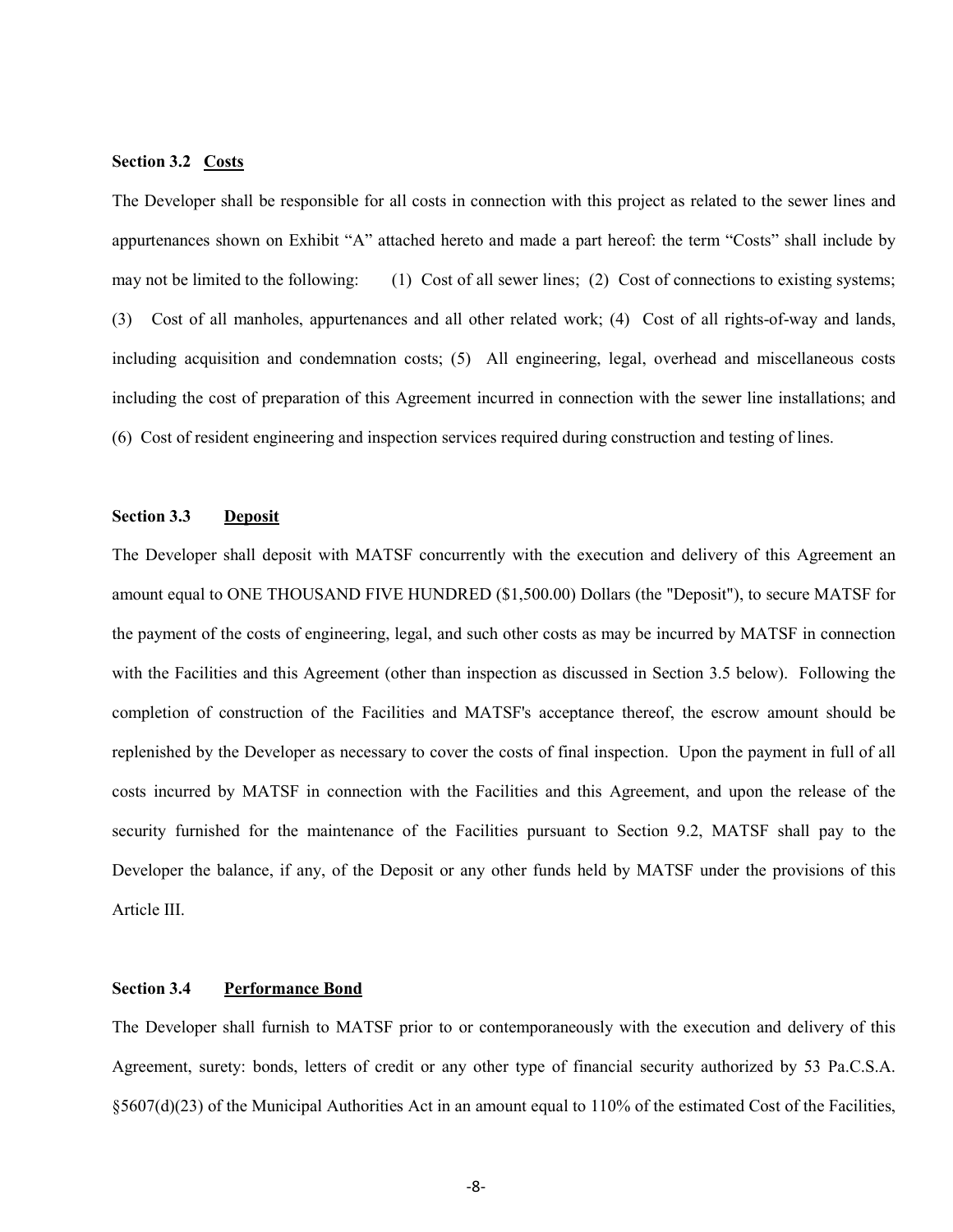all of which financial security shall be inform and substance satisfactory to MATSF and conditioned upon the prompt performance of the construction of the Facilities and the prompt payment of all material furnished and all labor supplied or performed in the construction of the Facilities.

## Section 3.5 Inspection

The Developer must submit to MATSF in the form of a check, 15% of the estimated construction costs for inspection. If at any time the account draws down below the initial deposit, the Developer must re-submit an additional 15% of the remaining estimated construction costs to cover the costs of inspection. Once all testing has been completed and is satisfactory to MATSF, any monies left in the Developer's account shall be returned to the Developer.

The Developer and/or Home Builder acknowledge that upon application for building sewer permit and/or occupancy permit, the Authority shall be provided twenty-four (24) hours notice when the building drain, sewer and related facilities are ready for inspection and connection to the public sewer but prior to connection to the trap and prior to backfilling. Final inspection will not be scheduled until all applications for service have been submitted and approved and all tapping fees or other charges due and payable have been remitted to the Authority

# Section 3.6 Cost Enforcement

If the Developer fails to observe the rules and regulations of MATSF or defaults in the performance or the observance, of any obligation or agreement on the part of the Developer herein contained and MATSF employs attorneys or incurs other expenses for the enforcement of MATSF's rules and regulations or the provisions of this Agreement, the Developer agrees to pay to MATSF the reasonable fees of such attorneys and any such other expenses so incurred, by MATSF.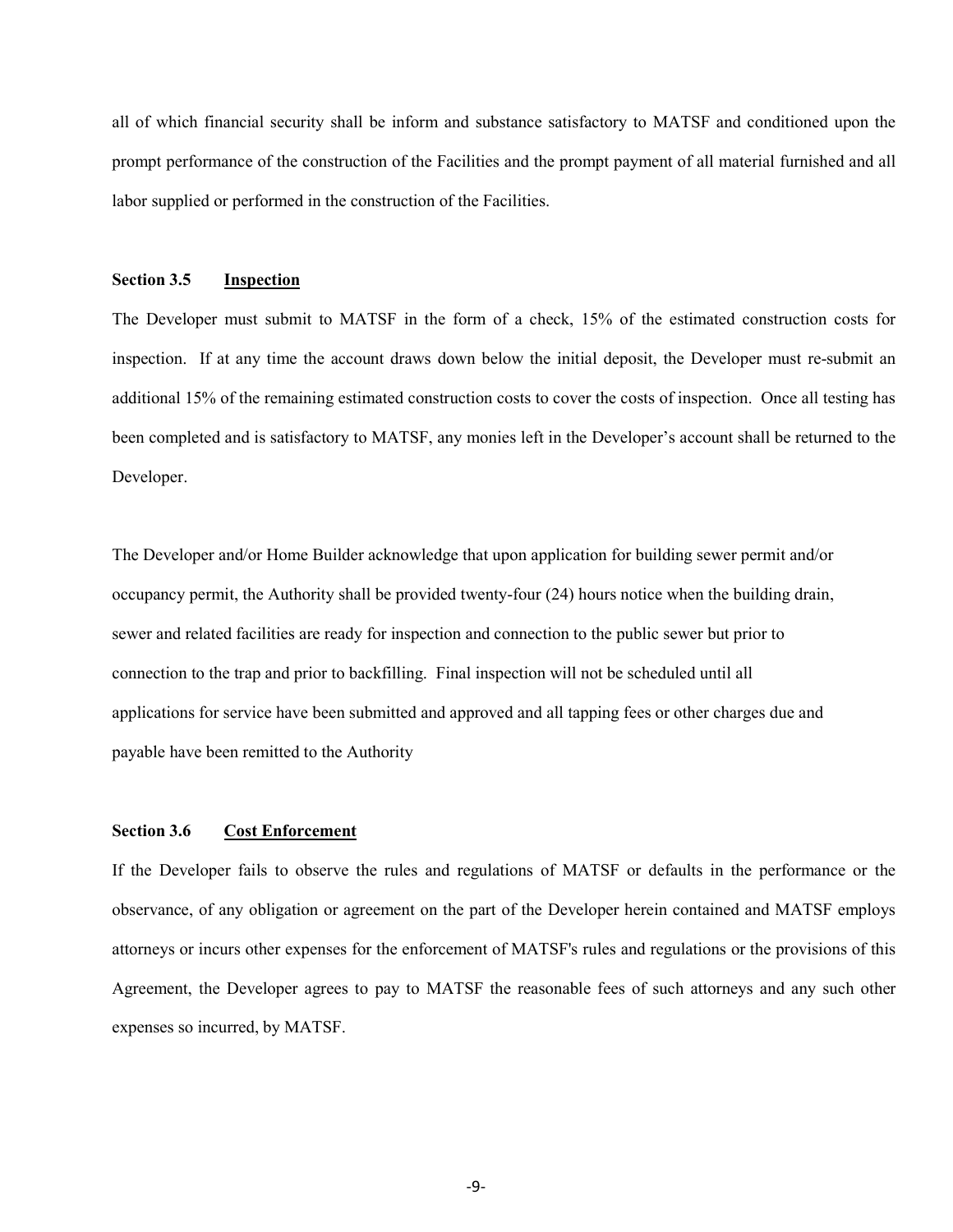# Section 3.7 Interest.

All bills submitted by MATSF to the Developer for Costs incurred by MATSF under this Article III in excess of the Deposit shall be due and payable upon presentation to the Developer, and 60 days thereafter shall bear interest at the maximum rate permitted by law.

# Section 3.8 Televising.

Unless the Developer chooses to engage the services of a mutually agreed upon  $3<sup>rd</sup>$  party contractor, MATSF will perform Closed Circuit Televising (CCTV) inspection of the public sanitary sewers installed. The fee for this work will be \$1.25 per lineal foot. The Developer will be notified should debris in the sewer require line-cleaning to complete inspection and require the services of an outside contractor to clean the sewer or should any other defect be identified that requires correction. Developer will bare the cost of same.

# ARTICLE IV

#### Contractor; Materials; Inspection

# Section 4.1 Approval of Contractor.

MATSF shall have the right to approve the Developer's contractor. The Developer shall furnish to MATSF a resume of the contractor's experience, the contract specifications, a cost breakdown and evidence that said contractor carries sufficient insurance;

## Section 4.2 **Insurance**

Developer shall assure that sanitary sewer contractor will obtain insurance of the types and in the amounts described below. The insurance shall be written by insurance companies and on forms acceptable by Owner.

### A. Commercial General And Umbrella Liability Insurance

Contractor shall maintain commercial general liability (CGL) and, if necessary, commercial umbrella insurance with a limit of not less than \$2,000,000 each occurrence.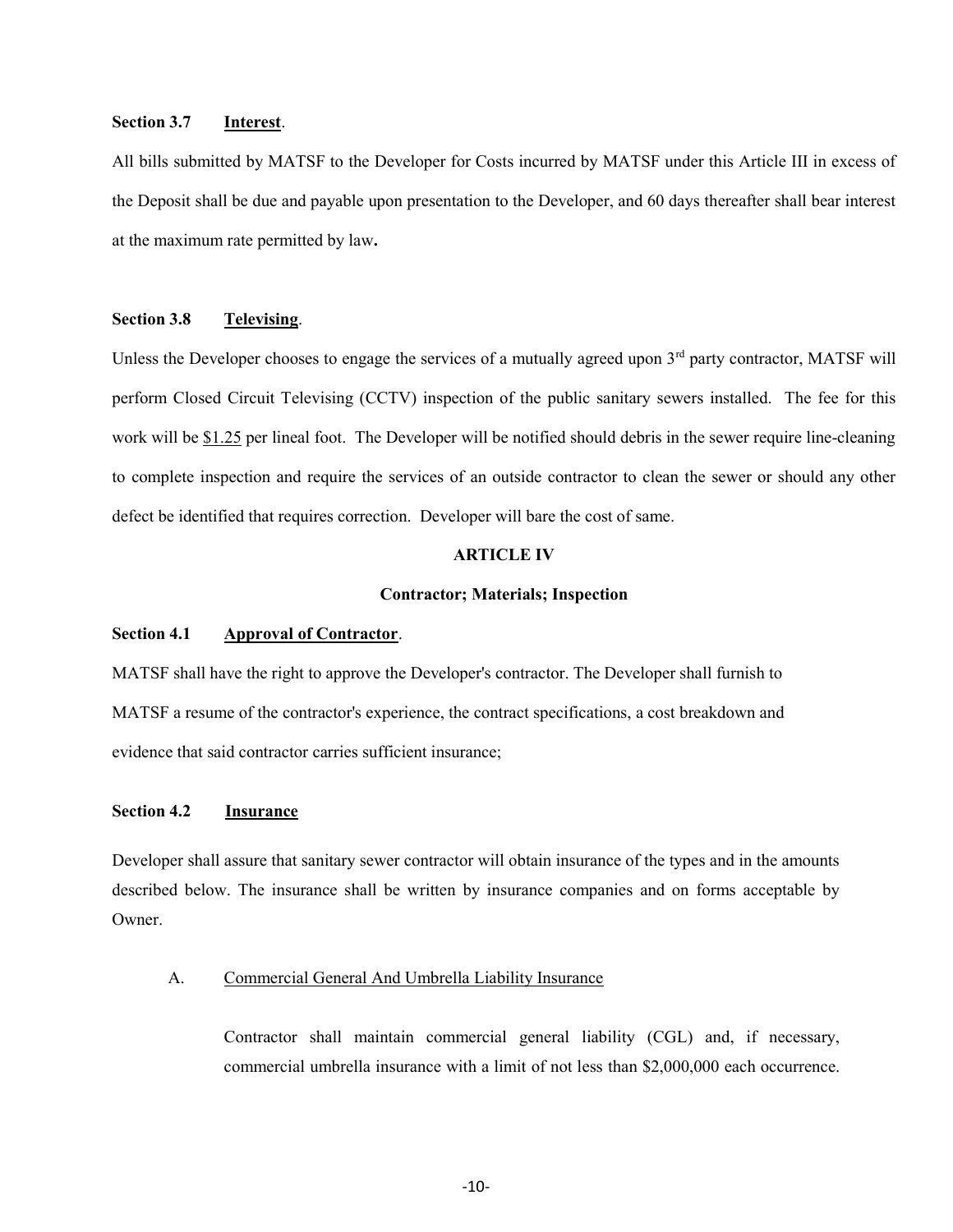If such CGL insurance contains a general aggregate limit, it shall apply separately to the Project.

### B. Owners And Contractors Protective Liability Insurance

At the Owners request, the Contractor shall maintain Owners and Contractors Protective Liability (OCP) insurance on behalf of Owner, as named insured, with a limit of \$2,000,000.

# C. Business Auto And Umbrella Liability

Contractor shall maintain business auto liability and, if necessary, commercial umbrella liability insurance with a limit of not less than \$2,000,000 each accident.

# D. Workers Compensation Insurance

Contractor shall maintain workers compensation and employers liability insurance.

### E. Evidence Of Insurance

Prior to commencing the Work, Contractor shall furnish Owner with a certificate(s) of insurance, executed by a duly authorized representative of each insurer, setting out compliance with the insurance requirements set forth above.

# Section 4.3 Materials.

The Developer shall furnish evidence to MATSF that all materials to be incorporated into the Facilities comply with the Specifications set forth in.

### Section 4.4 Mandatory Pre-Construction Meeting and Inspection Scheduling

A mandatory pre-construction meeting will be conducted by MATSF Engineer in advance of any sanitary sewer installation. During that meeting, specific requirements regarding scheduling of inspection will be provided. Absent specific instructions to the contrary, the Developer shall notify MATSF, in writing, 48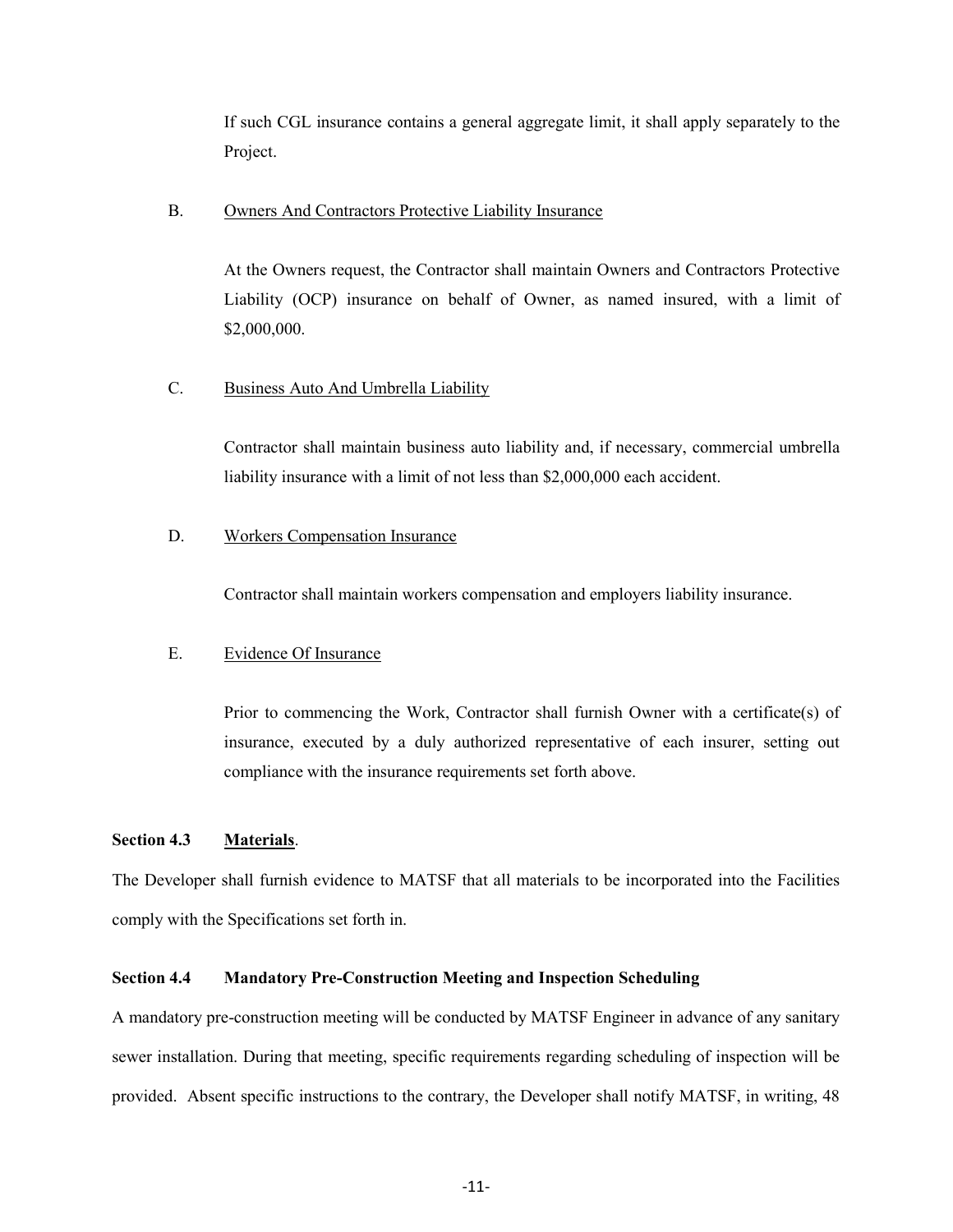hours in advance of any construction. Construction inspection will be performed on a full-time basis by a representative of MATSF's consulting Engineer, unless otherwise stipulated. Each contractor's superintendent shall coordinate all construction activities with the MATSF Engineer or as directed in the pre-construction meeting/minutes.

#### Section 4.5 Cessation of Work.

MATSF shall have the right to require all work relating to the Facilities to cease and to be discontinued if, in the opinion of MATSF or its Consulting Engineer, the work constitutes a danger to MATSF's customers or the work is not being performed in accordance with the Specifications, the Plans, MATSF's Rules and Regulations, the terms of this Agreement and/or otherwise in a careful, good and workmanlike manner.

# ARTICLE V

#### Completion of Facilities

# Section 5.1 Time for Completion.

The Developer shall complete the construction of the Facilities within calendar days after the work has commenced thereon, unless an extension is requested and ultimately approved by MATSF. If the Developer discontinues work on the Facilities for 90 calendar days or longer for any reason whatsoever, MATSF shall have the right to require an inspection of the Facilities at the expense of the Developer and to require performance of additional work necessary to make the Facilities acceptable to MATSF before permission will be given by MATSF to the Developer to resume work on the Facilities.

# ARTICLE VI

#### Title to the Facilities

# Section 6.1 Title.

 If applicable, title to the Facilities constructed pursuant to this Agreement, including pumping facilities, building sewer line connections and related facilities, but excluding private building sewer lines and building drains, shall vest in MATSF immediately upon MATSF's acceptance of the facilities thereof as provided in Article IX. The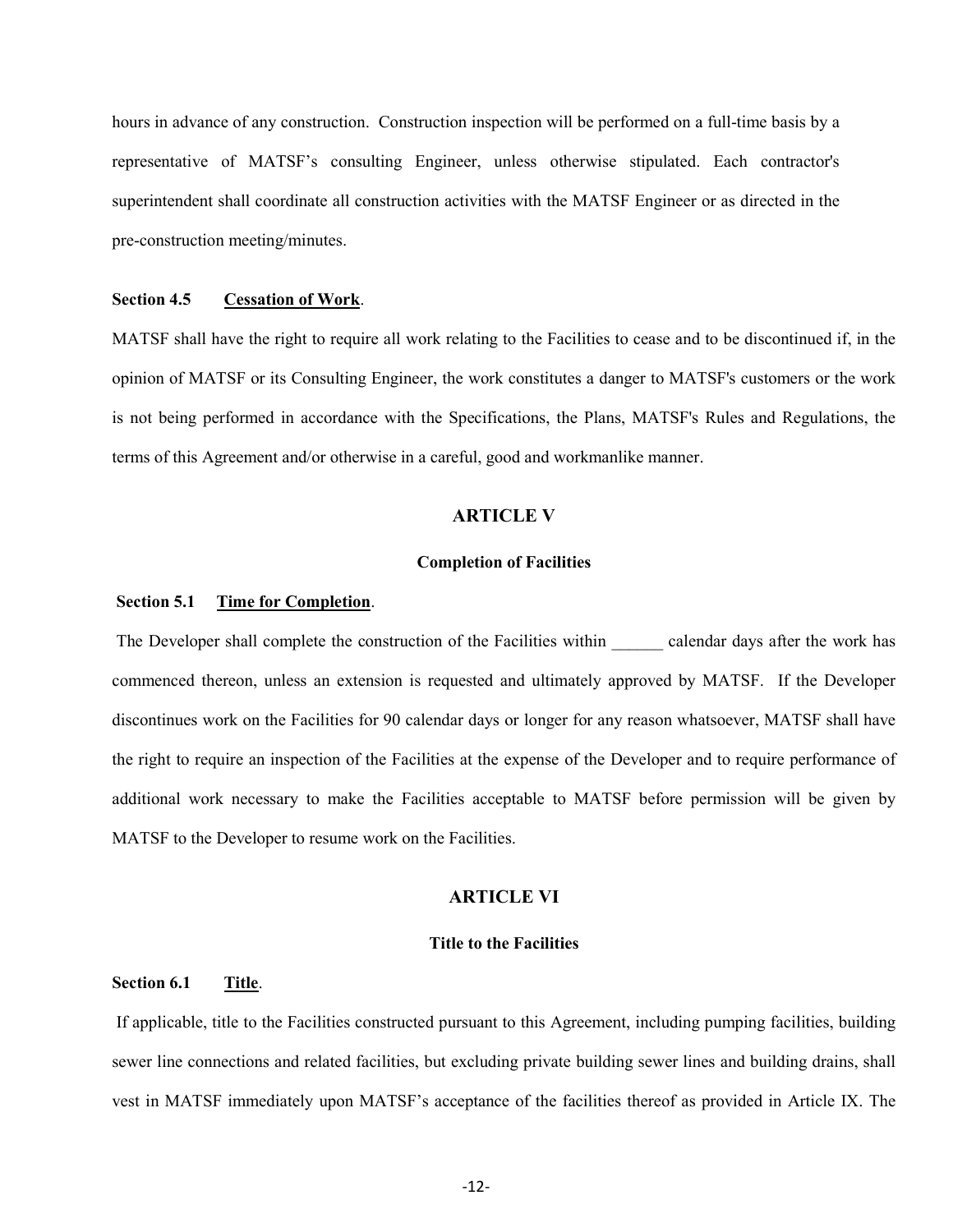Developer shall execute and deliver, or cause to be executed and delivered, such bills of sale, assignments, deeds, conveyances and instrument, including easements, and take such other action as deemed necessary by MATSF to vest title to the Facilities in MATSF. The Developer will also provide to MATSF before acceptance of the Facilities all manufacturer's warranties and operating manuals for any facilities. MATSF shall have the right to extend the Facilities acquired by it under this Agreement and to make any other sewer extensions beyond or laterally from the Facilities without any obligation to provide any refund or reimbursement to the Developer.

#### ARTICLE VII

#### Plans and Easements

#### Section 7.1 Plans.

 The Developer shall furnish to the MATSF reproducible "as-built" drawings on all sewer installations constructed in said easements or in such streets. The "as-built" drawings shall include plan view stationing of service connections, invert and top elevations at all manholes and lampholes, length of sewers, deflection angles and such other information as required by the MATSF. In addition to providing reproducible drawings for the Authority files, as-built information must be provided in a digital form satisfactory to MATSF that can be easily integrated into the Authority's Geographical Information System (GIS). In the event that the data is not provided in an approved digital format, any cost associated with the digitizing and input of the required information into the Authority's GIS will be deducted from the Developer's aforementioned Deposit

Section 7.2 Easement Acquisition. The Developer shall secure all necessary rights-of-way or easements at least fifteen (15) feet wide, giving the Developer and MATSF the free and uninterrupted use, liberty and privilege to construct and maintain a sewer line with all necessary connections and related facilities that may be required, together with the free ingress, egress and regress to and for the Developer, and MATSF, their successors and assigns at all times hereinafter to enter upon the right-of-way or easement for the purpose of construction, installation, maintenance, repair and/or replacement of the sewer line or lines. Where practicable, the Developer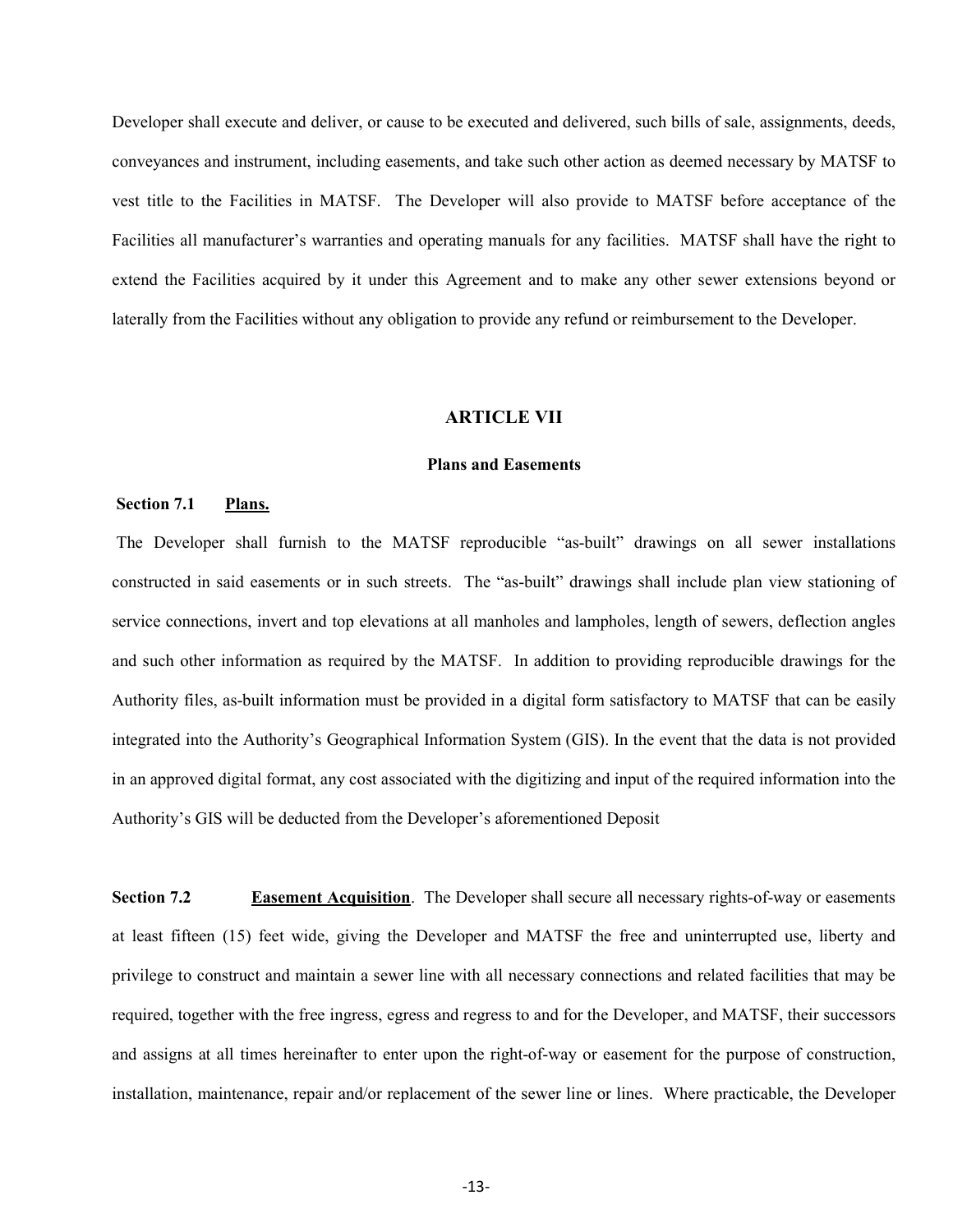shall cause all such easements to be shown on the recorded plan of Development and if requested by MATSF, the Developer shall revise and re-record such plan in order that all such easements shall be shown thereon. All instruments of conveyance shall be as to form and substance satisfactory to MATSF.

Section 7.3 Certification of Easement and Facility Location. Professional certification that all sanitary sewer/appurtenances that have been constructed lie within the established easements or rights-of-way shall be submitted with the as-built drawings using a defined geographic coordinate system acceptable to MATSF, preferably State Plan Coordinate System, Pennsylvania Zone South, North American Datum, 1983 in U.S. feet.

#### ARTICLE VIII

#### Sewerage Permits

Section 8.1 Permit. The Developer agrees to prepare sufficient data to permit MATSF to apply to the Pennsylvania Department of Environmental Protection for a Water Quality Management Permit, when required for the proposed sewage line or any other Federal, State or Local Agency having jurisdiction over the proposed sewer line installation. The Developer agrees not to begin construction of the sewer line extension until said permits are submitted for approval. Installation prior to receipt of required permits is done so at that sole risk of the Developer.

Section 8.2 Failure to Secure Permit. The Developer further agrees that, if the Commonwealth or other Agency refuse to approve a Permit application, Planning Module application, or any other required regulatory approval, this Agreement will be considered null and void and both parties will be relieved of any further obligations, except that the Developer shall reimburse the MATSF for its costs incurred as of the date on which the MATSF has been notified of the rejection of the any required regulatory approvals. The Developer further agrees that the MATSF shall be held harmless in the event that the regulating agencies refuse to issue the required approvals.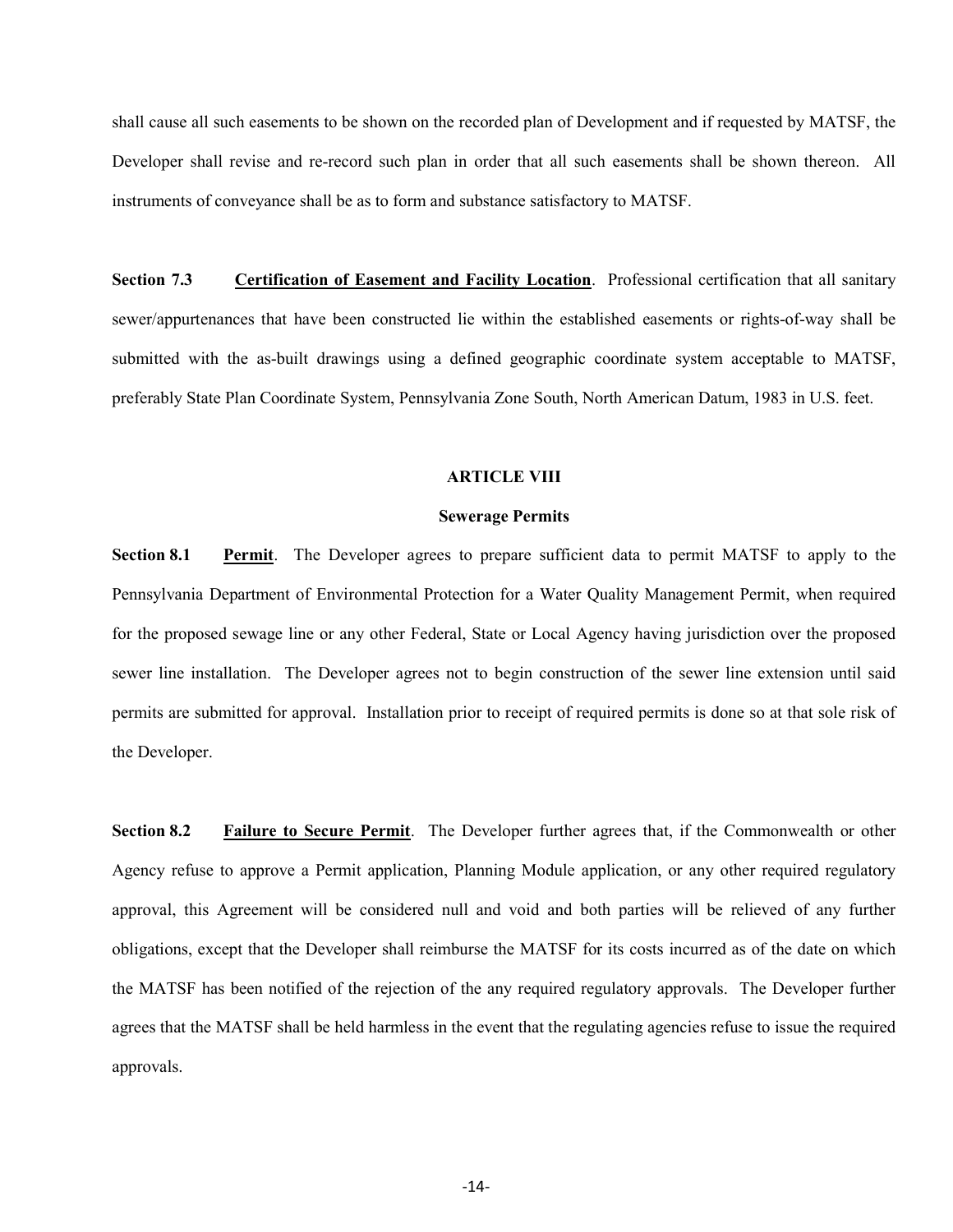# ARTICLE IX

# Acceptance of Facilities; Applications for Service; Additional Work

Section 9.1 Acceptance. After the Developer has fully performed its obligations under this Agreement, the Developer agrees that MATSF shall accept ownership of those Facilities described in Section 6.1 and shall so notify the Developer in writing.

Section 9.2 Application for Services. Upon completion of all required testing of the newly installed public sanitary sewers, the Developer, or its successors or assigns shall submit written applications for sewage service on forms prescribed by MATSF, which applications shall be accompanied by payment of all applicable Connection Fees.

Section 9.3 Service. After completion of all required testing of the newly installed public sanitary sewer and upon receipt of applications for service and payment of applicable connection fees, MATSF will furnish sanitary sewage service under the terms of this Agreement and in accordance with MATSF's schedule of rates and Rules and Regulations.

Section 9.4 Additional Work. Upon any written request of MATSF made within 18 months after MATSF's acceptance of the Facilities, the Developer will, at its expense, promptly perform any such other work as may be requested by MATSF to permit it to properly operate and maintain the Facilities.

#### ARTICLE X

#### Financial Security; Maintenance

Section 10.1 Certificate. As a condition precedent to the release by MATSF of any security provided under Section 9.1, the Developer shall deliver to MATSF a certificate signed by an Authorized Developer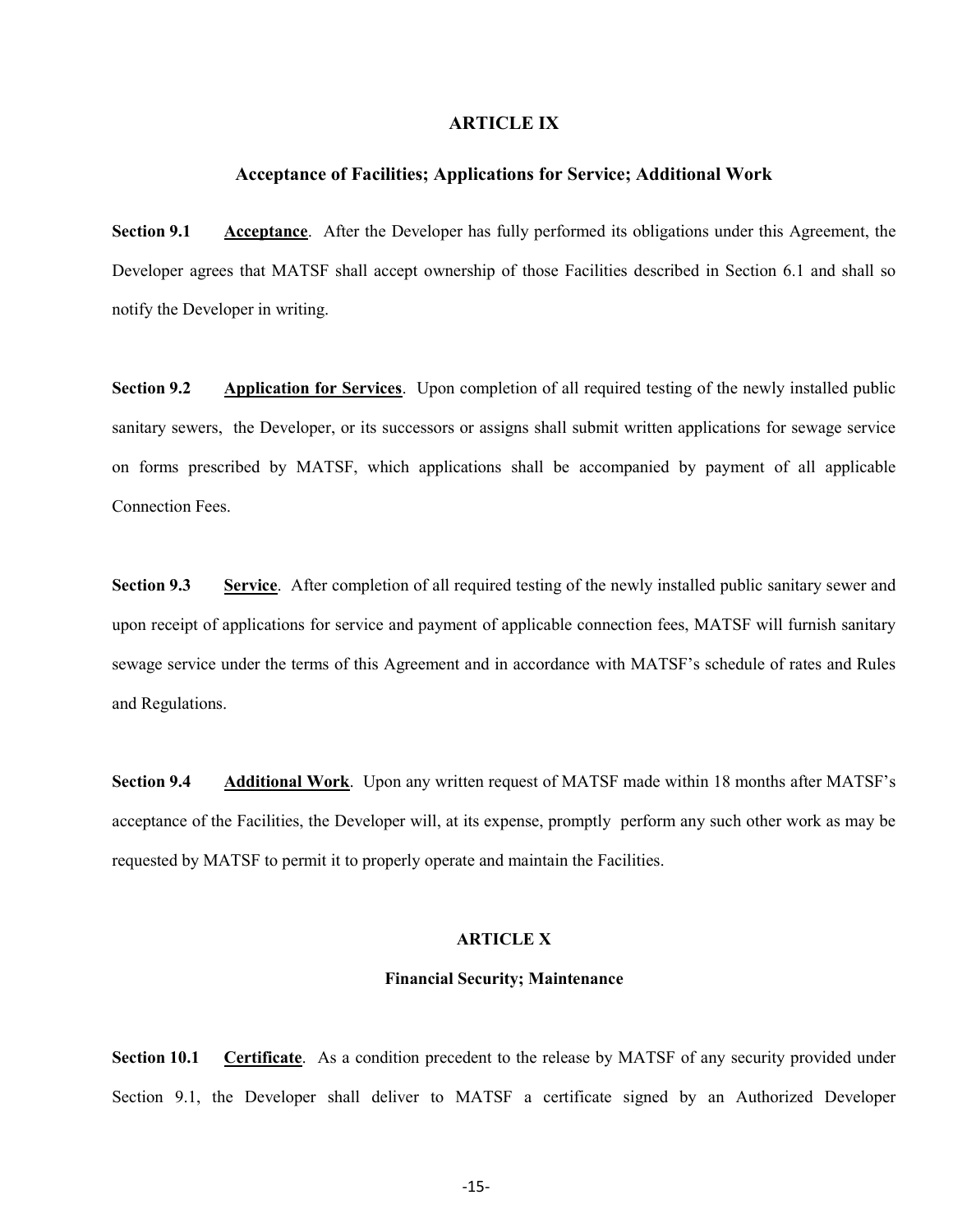Representative (hereinafter referred to) setting forth the names of all contractors, subcontractors, vendor and other persons who have supplied labor or materials in respect of the Facilities and stating that all such contractors, subcontractors, vendor and other persons have been paid in full.

Section 10.2 Maintenance Security Sewers/Pump Stations. The Developer shall maintain the Facilities and all work performed under this Agreement in good condition and repair for a period of 18 months from the date of MATSF's recognition of substantial completion which should be in writing. The date of initial acceptance shall be established by written correspondence specifying said date. As security for the performance by the Developer of its obligations under this Section 9.2 and as a condition precedent to MATSF's initial acceptance of the Facilities, the Developer shall furnish to MATSF a surety bond, letter of credit or any other type of financial security authorized by 53 Pa.C.S.A. §5607(d)(23) of the Municipal Authorities Act in an amount equal to 15% of the actual cost of the Facilities and in form and substance satisfactory to MATSF. All bonding and/or letters of credit must be approved of by MATSF .

### ARTICLE XI

# Indemnification of Authority

Section 11.1 Indemnification. The Developer shall protect, indemnify and save harmless MATSF and its members, directors, officers, employees, attorneys, engineers and agents` against and from any and all claims, liabilities, suits, actions, claims, demands, losses, expenses and costs of every kind and nature incurred by, or asserted or imposed against MATSF and its members, directors, officers, employees, attorneys, engineers and agents, or any of them, by reason of any accident, injury (including death) or damage to any person or property, however caused (other than the negligence or the willful misconduct of MATSF), resulting from, connected with or, growing out of any act of claim, commission or omission of the Developer or an officer, employee, agent, assignee, contractor or subcontractor of the Developer or any use, nonuse, possession, occupation, condition, operation, service, design, construction, acquisition, maintenance or management of, or in connection with, any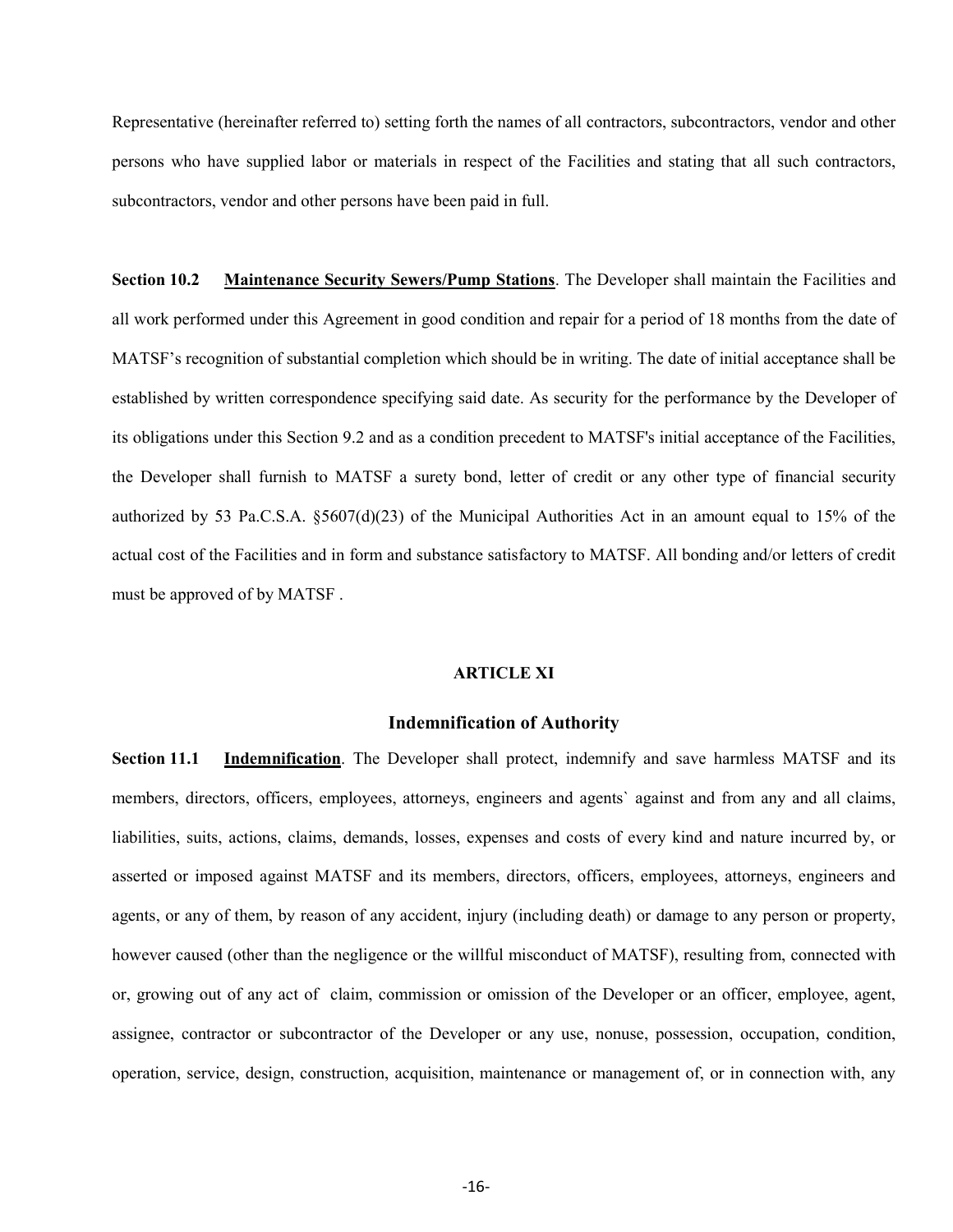sewage Facilities, or any part thereof, and regardless of whether such liabilities, suits, actions, claims, demands, damages or losses be against MATSF, or any of its members, directors, officers, employees, attorneys, engineers or agents, or be against or be suffered or sustained by legal entities, officers, agents or other persons to whom MATSF or any of its members, directors, officers, employees, attorneys, engineers or agents may become liable; further, MATSF shall therefore not be liable for any damage or injury to the persons or property of the Developer or, any of its directors, officers, agents, contractors, subcontractors and employees, or any other person or entity who or which may be upon the Development. The Developer may, and if so requested by MATSF shall, undertake to defend, at its sole cost and expense, any and all suits, actions and proceedings of whatsoever kind brought against MATSF or any of its members, directors, officers, employees, attorneys, engineers or agents in connection with any of the matters indemnified against in this Section.

Section 11.2. Notice of Claims. MATSF shall give the Developer timely notice and shall forward to the Developer every demand notice, summons or other process received with respect to any claim or legal proceeding within the purview hereof but the failure of MATSF to give such notice shall not affect any right to indemnification hereunder.

#### ARTICLE XII

### Miscellaneous

Section 12.1 Authorized Developer Representative. The Developer designates as the person authorized to act on behalf of the Developer (the "Authorized Developer Representative"). Whenever under the provisions of this Agreement or in the construction of the Facilities, the approval of the Developer is required or MATSF is required to take some action at the request of the Developer, such approval or request shall be given for the Developer by the Authorized Developer Representative and MATSF shall be authorized to rely upon such approval or request.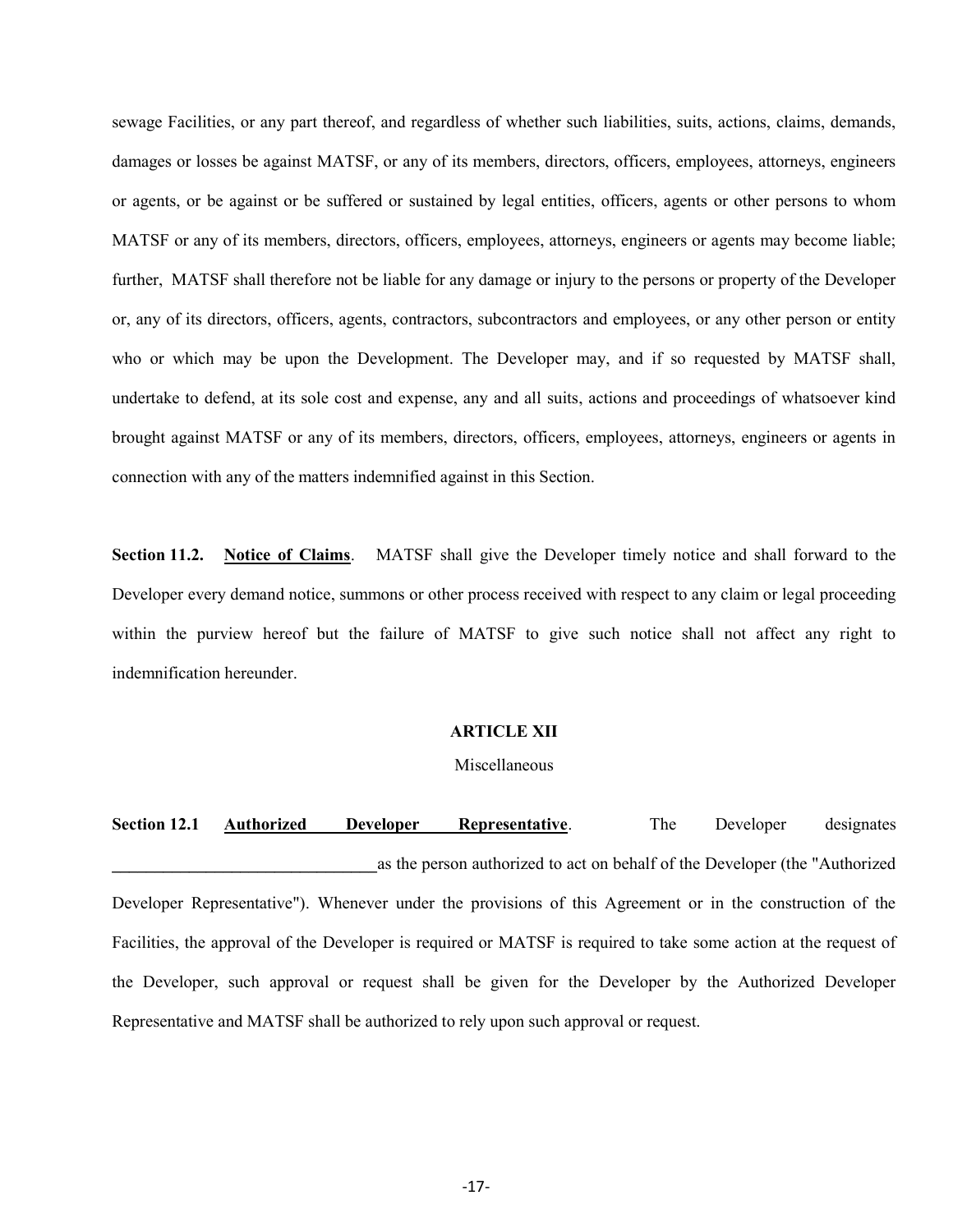Section 12.2 Rates, Rules and Regulations. The Developer agrees that this Agreement and the right to sewage service from the Facilities shall at all times be subject to the rates and the Rules and Regulations of **MATSF.** 

Section 12.3 Changes in Writing. Neither this Agreement nor any term hereof may be changed, waived, discharged or terminated orally, but only by an instrument in writing signed by the party against which enforcement, change, waiver, discharge or termination is sought.

# Section 12.4 Remedies Upon Breach of the Agreement.

- A. MATSF Remedies.
	- 1. Upon the breach of this Agreement by the Developer, MATSF shall have the following rights:
		- a. To enforce the Posted Security or maintenance bond to effect completion or repair of any of the Improvements thereby indemnified;
		- b. To complete and/or repair the Improvements to the approved standard, and to charge the Developer for any costs not recovered by MATSF against the appropriate security;
		- c. To take any and all available legal and equitable remedies to secure compliance by the Developer with the terms of this Agreement.

Section 12.5 Entire Agreement, Counterparts. This Agreement constitutes the entire understanding between the parties with respect to the subject matter hereof and shall supersede all, prior understandings and agreements between the parties with respect to such subject matter. The captions in this Agreement are for purposes of reference only and shall not limit or otherwise affect any, of the terms hereof. This Agreement may be executed simultaneously in one or more counterparts, each of which shall be deemed an original, but all of which together shall constitute one and the same instrument.